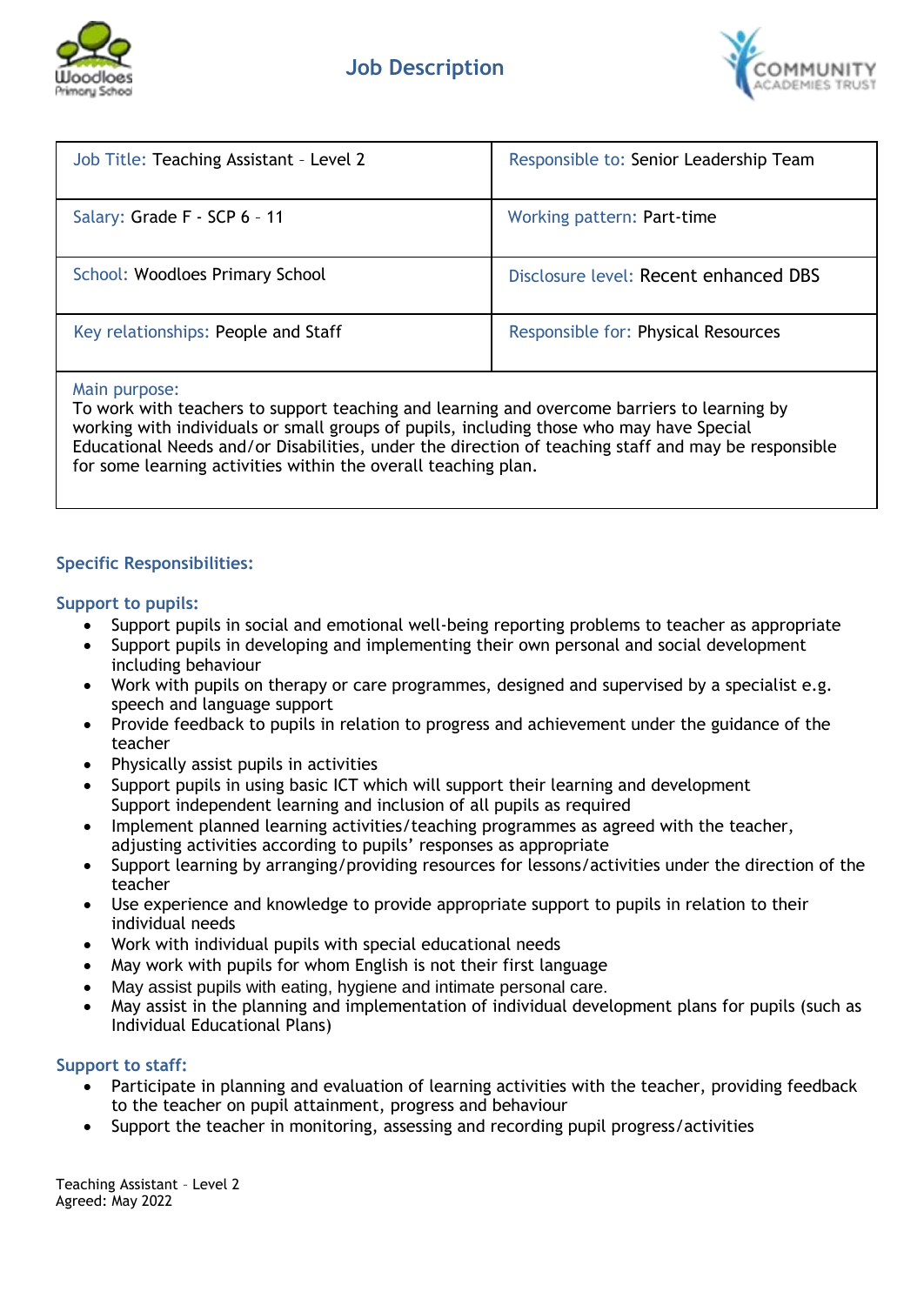



- Report problems in pupils social and emotional wellbeing to the teacher as appropriate
- Deal with any immediate problems or emergencies in accordance with school policies
- Complete information on pupil attendance in accordance with the school policy

### **Support to school:**

- Understand the school's policies relevant to the specialist subject/support provided
- Be aware of and support difference and ensure all pupils have equal access to opportunities to learn and develop
- Share information about pupils with other staff, parents / carers, internal and external agencies, as appropriate
- Support the use of ICT in the curriculum
- May undertake work to support SATs tests
- May escort and supervise pupils on educational and out of school activities
- May prepare and present displays
- May supervise individuals and groups of pupils throughout the day, including supervision in the classroom, playground and dining areas
- May support the work of volunteers and other teaching assistants in the classroom
- May work with pupils not working to normal timetable

#### **Resources:**

- Undertake routine and non-routine admin tasks
- May monitor and manage stock and supplies for the classroom
- Support learning by arranging/providing resources for lessons/activities under the direction of the teacher
- May select, prepare and clear away classroom materials and learning areas ensuring they are available for use

#### **Support to organisation:**

- Contribute to the overall ethos/ work/ aims of the trust
- Attend and participate in meetings and participate in training and other learning activities as required
- Understand and comply with policies and procedures relating to child protection, health & safety, security and confidentiality & data protection, reporting concerns to an appropriate person
- Support the reduction of energy and resource usage across the trust
- Ensure you remain up to date with legislative changes and best practise within your field
- Demonstrate duties to new or less experienced staff as required

# **Safeguarding children:**

The trust is committed to safeguarding and promoting the welfare of children and young people. We expect all staff to share this commitment and to undergo appropriate checks, including enhanced DBS checks.

The above responsibilities are subject to the general duties and responsibilities contained in the Statement of Conditions of Employment. The duties of this post may vary from time to time without changing the general character of the post or level of responsibility entailed.

Teaching Assistant – Level 2 Agreed: May 2022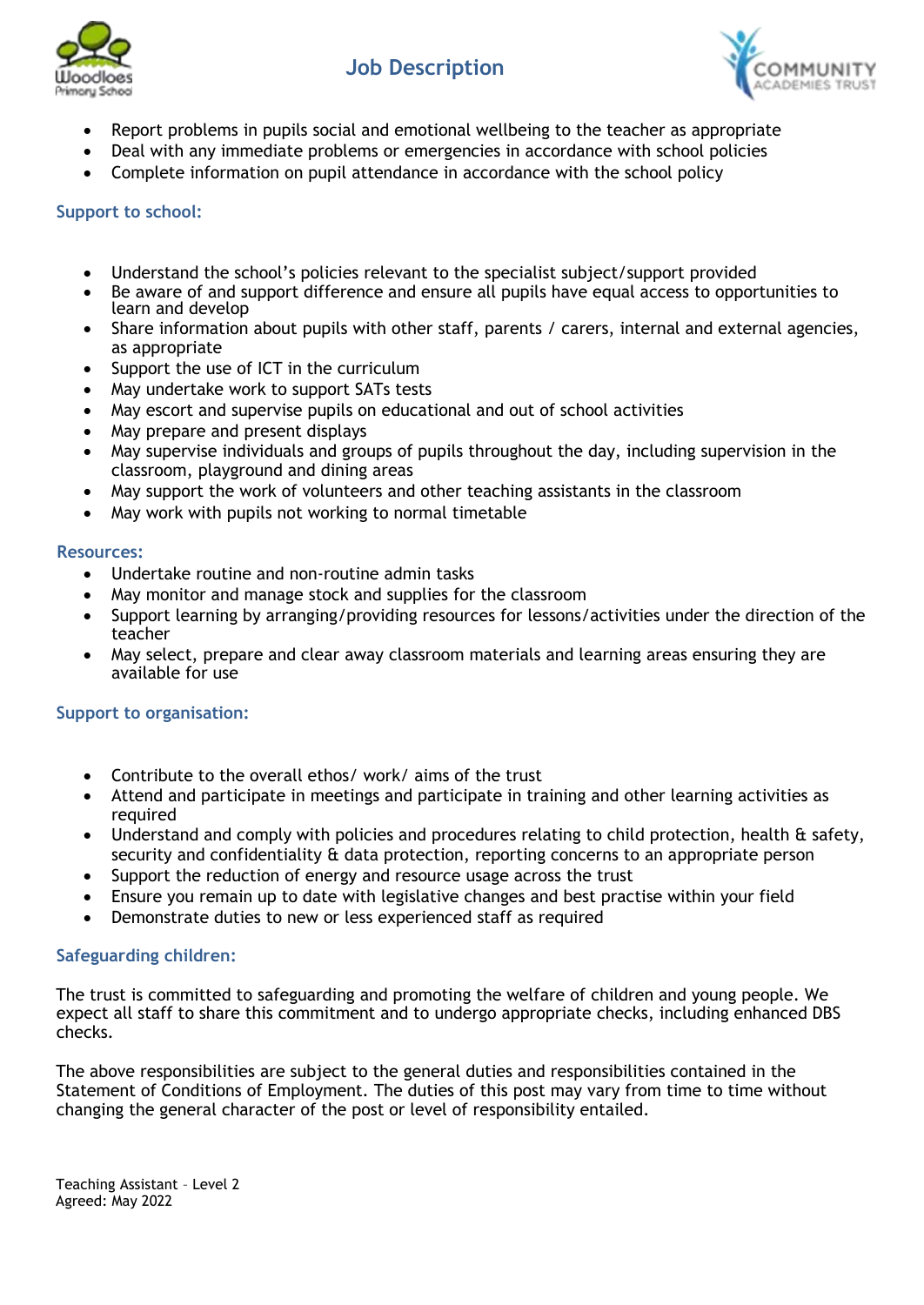



The person undertaking this role is expected to work within the policies, ethos and aims of the Trust and to carry out such other duties as may reasonably be assigned by the Line Manager. The post holder will be expected to have an agreed flexible working pattern to ensure that all relevant functions are fulfilled through direct dialogue with employees, contractors and community members.

# **English Duty:**

This role is covered under part 7 of the Immigration Act 2016 and therefore the ability to speak fluent spoken English is an essential requirement for this role.

# **Person Specification**

#### **Our Values and Vision:**

These are our values. They can be thought of as our 'non-negotiables' – beliefs, expectations and standards that underpin how we work with the young people in our care, and the community we serve.

We believe that if we work in the context of these values, students will achieve more than they ever thought possible. They are also values that have evolved following a sustained period of success for our school.

#### **Our Young People:**

We value three main types of achievement for our young people, and the vision for our school is that we ensure our students are empowered to achieve to a consistently outstanding level.

Achievement – Academic: We believe all young people have the potential to achieve great things. Intelligence can be developed regardless of emotional and social background, given appropriate teaching and bespoke, individualised support.

Young people should be encouraged to develop autonomy and meta-cognitive control ('knowing what to do when they don't know what to do') in their learning and to gain inspiration from learning. They should be equipped with a crucial sense of possibility based on a well-developed self-awareness and ambition – ambition not only for themselves but for the communities in which they live and work.

Achievement – 'letting your light shine': All young people achieve things they can be proud of every day in addition to academic success and outside our school's planned curriculum. We have a vital role in ensuring individuals develop their own talents and interests and have a responsibility to instil in them a sense of pride in who they are and what they achieve. We must recognise and celebrate these achievements.

Achievement – relationships (Starfish Principle): Excellent relationships for learning are a prerequisite for all other achievements. Relationships that result in mutual respect between young people and all other members of our school community will ensure learning can be fun in a disciplined and caring environment where the highest expectations are the norm.

Teaching Assistant – Level 2 Agreed: May 2022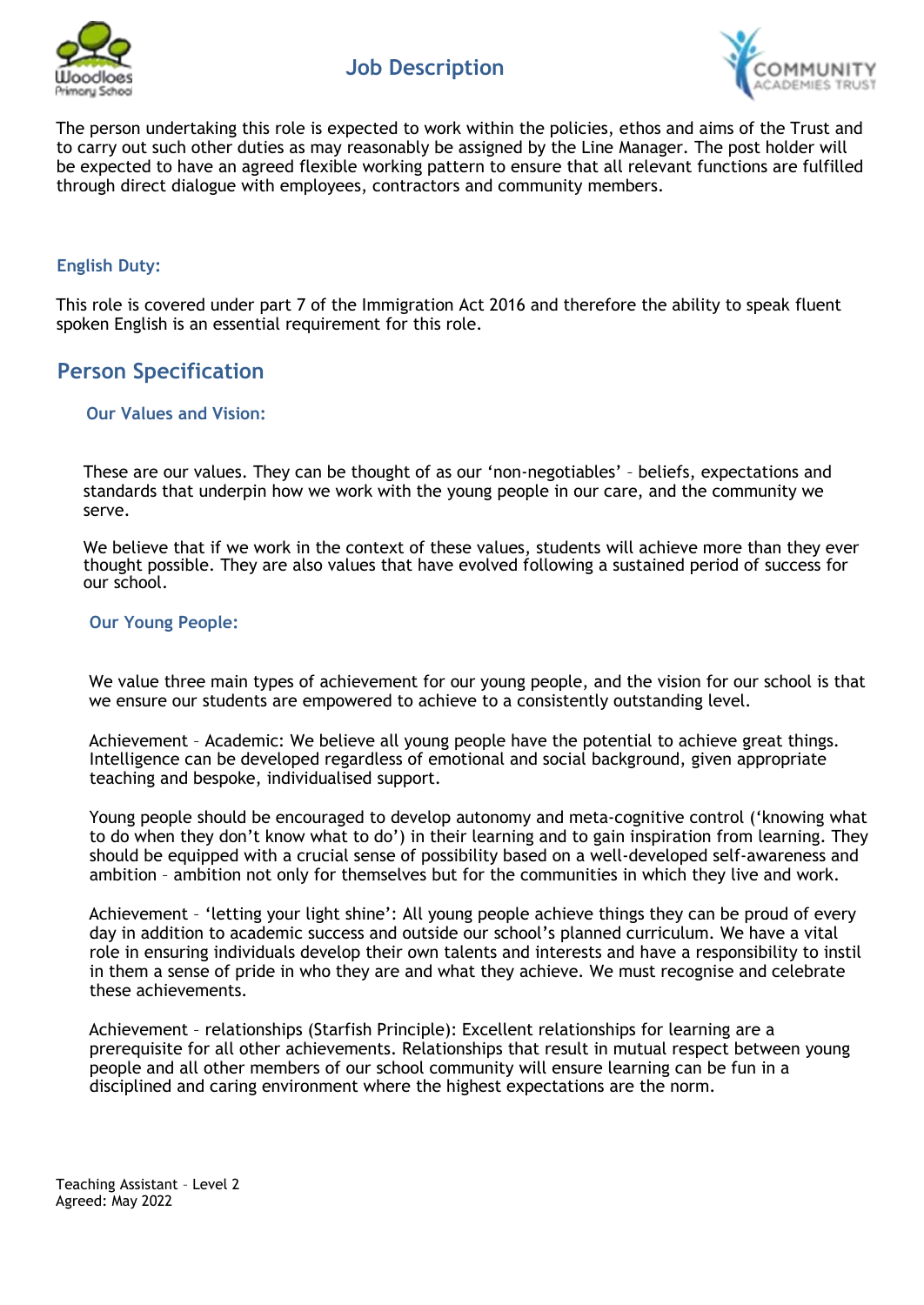



#### **Our Staff:**

Our Values extend to how we challenge, support and work with each other. All staff (support and teaching) play a crucial role in the education of young people. We all understand how our work has a direct influence on the life chances of the young people in our care. In the same way that we all have a duty of care to them, we have a duty of care to each other and have regard for each other's professional and personal wellbeing.

The Trust Board sees all members of the Trust's staff community as learners. They are empowered to make decisions, be creative and to lead. Mutual respect pervades all relationships working together to enhance professional learning and practice and collaboration; collegiality and a sense of team identifies how all staff work together. Staff co-operate with each other and are not in competition with each other – they are part of a team that ensures the academies throughout the Trust strengthen their positions among the best academies in the country.

| <b>Qualifications:</b>          | National qualification in supporting teaching and learning level 2<br>or equivalent<br>Ideally working towards national qualification in supporting<br>teaching and learning level 3 or equivalent<br>Good basic education to GCSE level in Literacy and Numeracy<br>or equivalent                                                                                                                                                                                                                                                                                                                                                                                                                                                                                                                                                                                                                                                                                            |
|---------------------------------|-------------------------------------------------------------------------------------------------------------------------------------------------------------------------------------------------------------------------------------------------------------------------------------------------------------------------------------------------------------------------------------------------------------------------------------------------------------------------------------------------------------------------------------------------------------------------------------------------------------------------------------------------------------------------------------------------------------------------------------------------------------------------------------------------------------------------------------------------------------------------------------------------------------------------------------------------------------------------------|
| <b>Experience:</b>              | Experience of working to support children's learning, including<br>those with SEND, gained in a relevant environment                                                                                                                                                                                                                                                                                                                                                                                                                                                                                                                                                                                                                                                                                                                                                                                                                                                          |
| <b>Skills and</b><br>Knowledge: | Knowledge and compliance with policies and procedures relevant<br>to child protection and health and safety<br>Communicating with pupils to promote learning, including<br>$\bullet$<br>assessing the impact of the communication on recipients and<br>adjusting approach as necessary<br>Able to exchange information with staff, parents/carers. $\cdot$<br>٠<br>Skills to motivate and stimulate learning and ensure<br>appropriate behaviour<br>Requires appropriate understanding of curriculum<br>Able to use ICT effectively to support learning<br>$\bullet$<br>Ability to use standard equipment to support individual<br>$\bullet$<br>needs, following training if required<br>Well-developed interpersonal skills to be able to relate to a wide<br>range of people, including building trusting relationships with<br>children<br>Able to work as part of a team<br>Able to carry out intimate personal care and carry out medical<br>interventions with training |